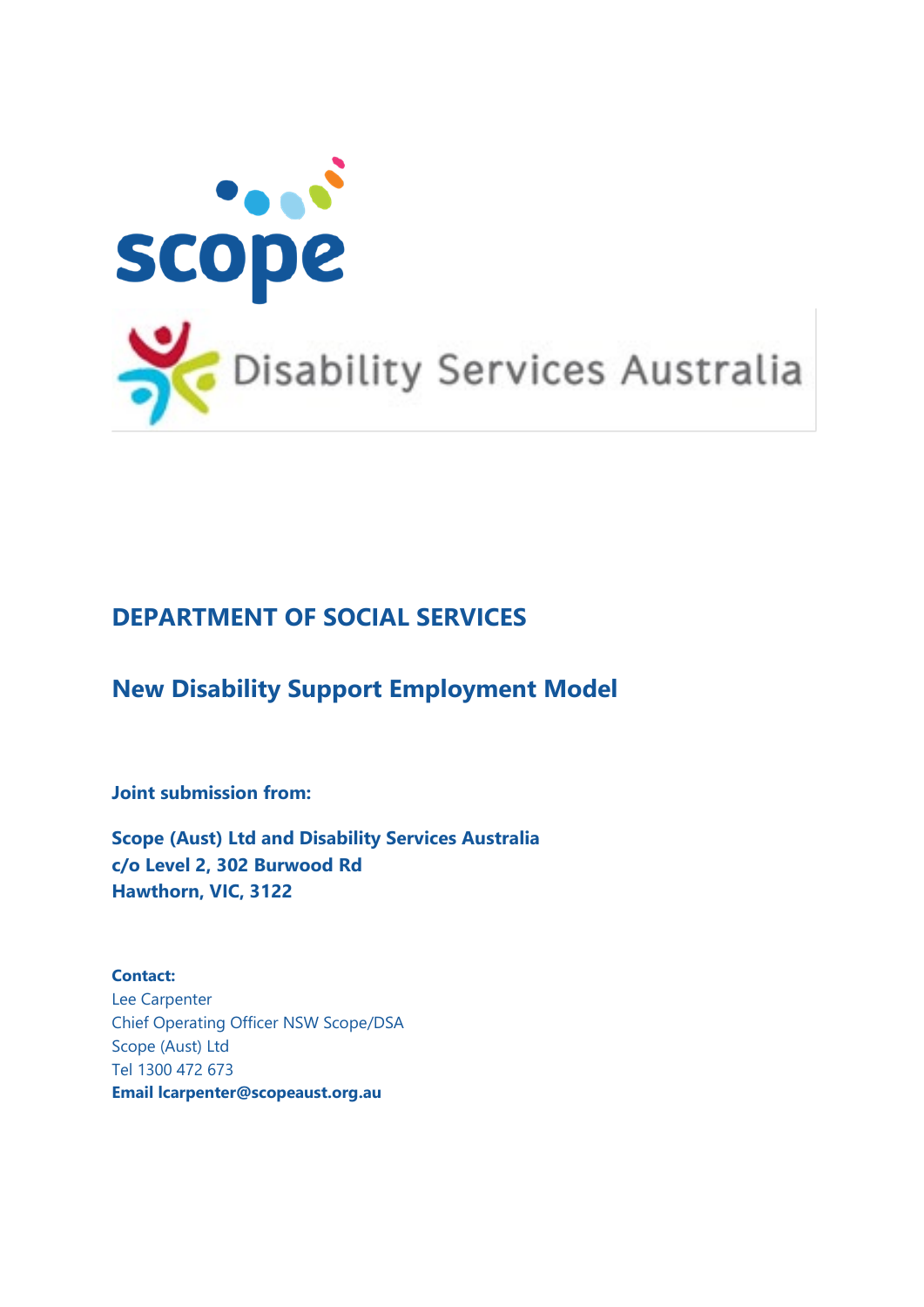# **Introduction**

### **About Scope**

Scope (Aust) Ltd ("Scope") is a leading provider of services to people with disability and one of the largest not-for-profit organisations in Australia. Our origins stretch back to 1948, when a group of parents who wanted better lives and opportunities for their children with disability established the Spastic Children's Society of Victoria.

Today, we support more than 7,000 people with complex intellectual, neurological, physical and multiple disabilities.

Scope's mission is to enable each person we support to live as an empowered and equal citizen. Our commitment is to work with and advocate for people with the most complex support needs, to promote and support access to mainstream services, and to build inclusive communities for all.

Scope services, delivered across metropolitan and regional Victoria – and now NSW – include accommodation, therapy and communication access. Our innovative Customised Employment program delivers personalised pathways to long-term jobs.

Scope has been active in research for more than 30 years. As part of our commitment to research-led and evidence-informed policy and practice, we have a long-term partnership with the University of Melbourne.

### **About Disability Services Australia**

Disability Services Australia ("DSA") has a formidable record of providing employment and employment supports for people with disability. Founded in 1957 by a group of parents to create employment opportunities for their children with disability, employment is at the core of DSA's DNA.

DSA operates Disability Employment Services (DES), supported employment services (ADEs) and School Leaver Employment Support Services (SLES).

Our ADEs employ 500 people with disability, providing a range of packaging and logistics services to many well-known national and international brands. The majority of our supported employees have more complex support needs than the traditional DES cohort, but they have demonstrated that with effective support they are productive members of the workforce.

Our experience supporting people with disability to achieve their employment aspirations has demonstrated time and again that the key to achieving sustainable employment requires individualised and customised support. This support is required prior to commencing work, through to placement in a job and continuing until such time as they achieve a degree of confidence and independence in the workplace.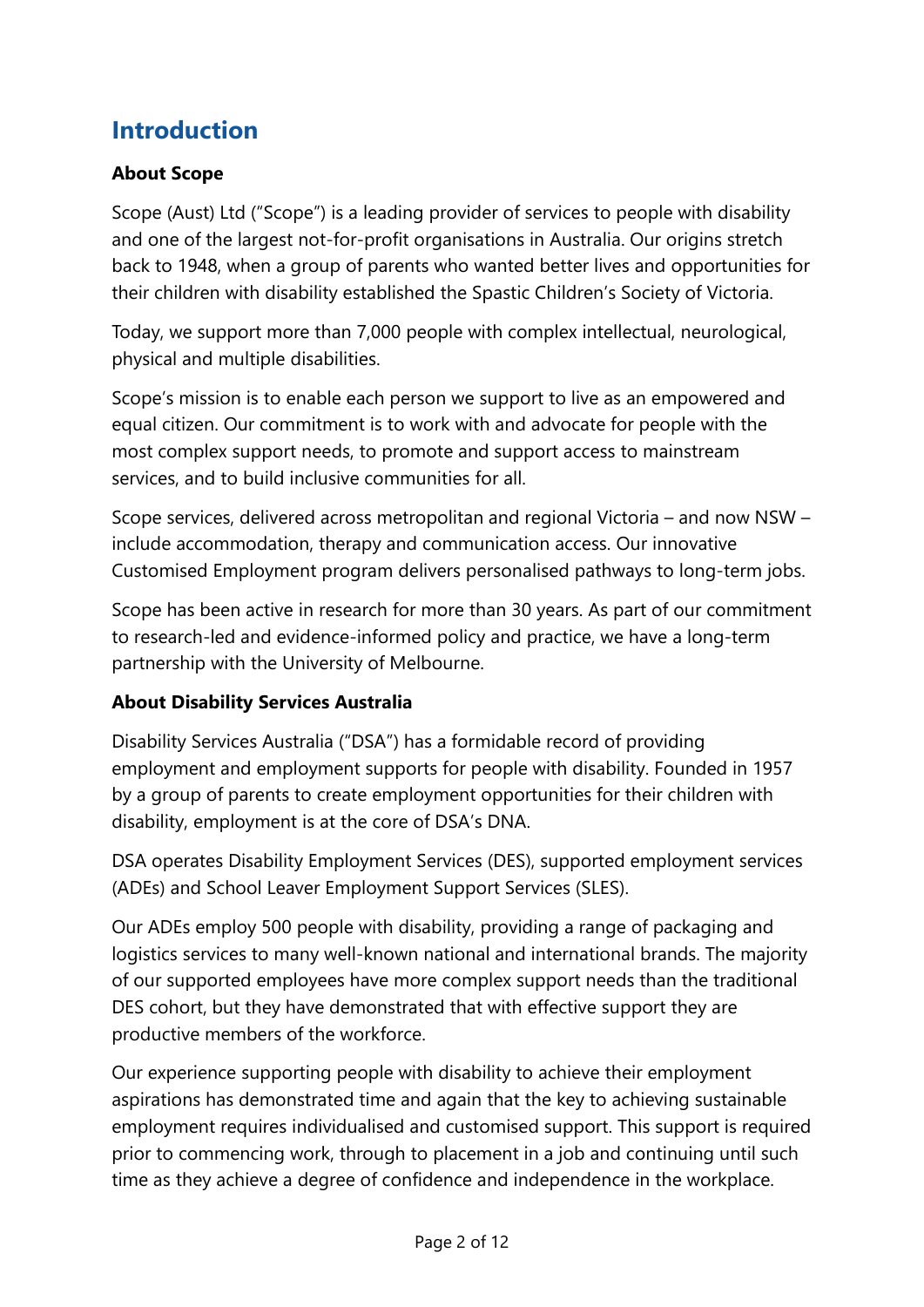This is just as applicable to employers with respect to confidence and capability to support a person with disability in the workplace.

From Monday 13 December 2021, DSA became a wholly owned subsidiary of Scope (Aust) Ltd. and the second largest NDIS provider in Australia.

### **Our approach**

We are making a joint submission based around our shared values and complementary support offerings. Please note that all subsequent references to "we" or "our" throughout this submission refer jointly to Scope and DSA.

This submission is structured around what we describe as the disability employment ecosystem. Our approach is to articulate principles that should underpin any future DES model rather than providing a detailed description of what needs to change. While we have responded to several of the questions from the consultation paper within the body of the submission, our response is based on collective learnings across Scope and DSA and informed by the experience and views of people we support to achieve their employment aspirations.

There are several recommendations provided throughout the submission and these are consolidated in the attached appendix.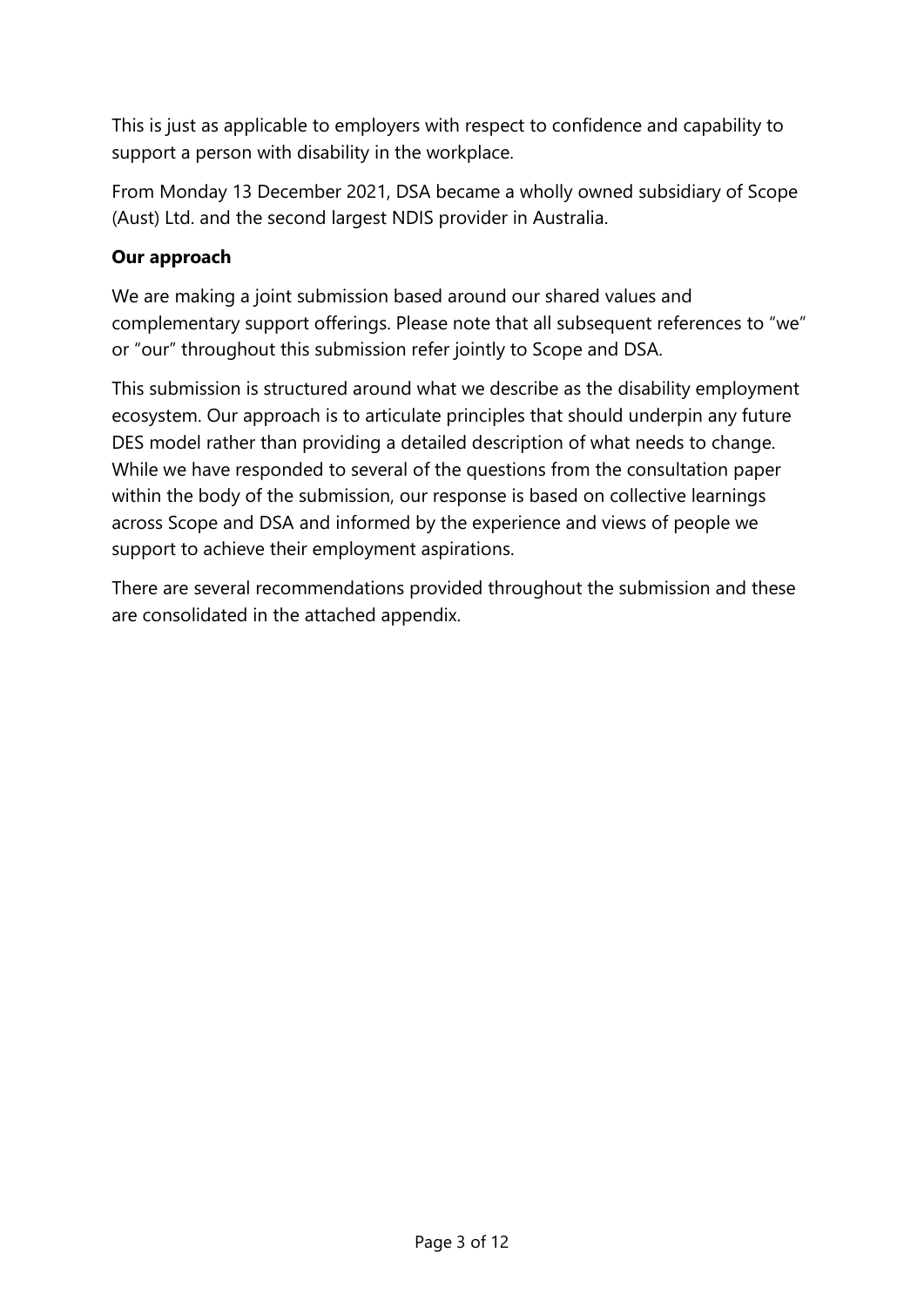# **Disability employment ecosystem**

### **Current state**

Australia's disability economic participation models have not facilitated the employment of people with disability at scale in Australia – the disturbing reality is that labour force participation for people with disability in Australia has remained relatively static over the past twenty years. While the disability employment landscape has changed fundamentally since the introduction of the NDIS, the disparate programs ostensibly designed to support people with disability into sustainable employment and long-term careers lack a cohesive approach to addressing individual needs.

Prior to the introduction of the NDIS, Disability Employment Services (DES) were the predominant service to assist people with disability attain and maintain employment in the open labour market. Yet the effectiveness of the DES system is somewhat mixed, with certain cohorts achieving considerably poorer outcomes than others. Usually, this is attributable to the varying and unique support needs of some people with disability that are not able to be met by the DES system. Moreover, the DES, SLES and ADE programs together have not been able to increase the participation rate of people with disability in employment<sup>[1](#page-3-0).</sup>

The recent endorsement of *Australia's Disability Strategy 2021-2031* by Commonwealth, State and Territory Governments signifies a consolidated effort to increase the economic security of people with disability. This includes targeted action plans and pathways from education to employment. But unless the ecosystem around disability employment is properly geared to enact the *Strategy* then progress will be impeded.

Likewise, the employment support targets adopted by the NDIA represent an opportunity for people with disability to obtain the supports they require to achieve their employment aspirations. This would provide DES jobseekers with complementary supports that have not previously been available. That is not to say that the NDIS should replace DES. Rather, the NDIS has a key role to play in providing the types of supports to jobseekers that the DES system has historically failed to provide.

This will also require consistent improvement in performance against NDIA targets. Only one in five NDIS participants of working age say that the NDIS has helped them

<span id="page-3-0"></span><sup>&</sup>lt;sup>1</sup> Smith, P., McVilly, K., Rhodes, P., Pavlidis, L., (2018). Customised Employment: building workforce capacity for and establishing an evidence-based means of achieving the social and economic participation of people with disability. Final Report to the Innovative Workforce Fund. Sydney: Innovative Workforce Fund (IWF).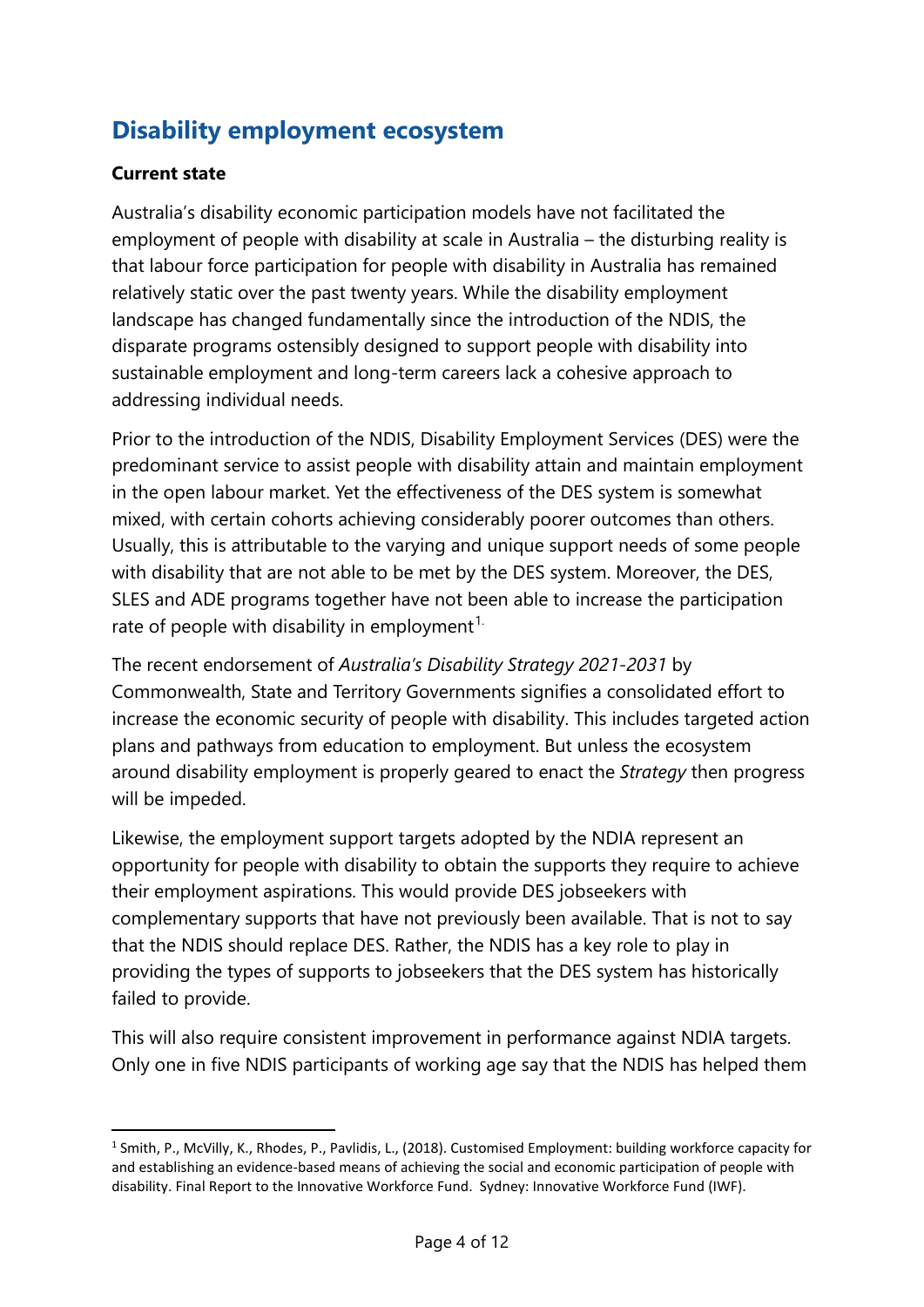find a suitable job<sup>[2](#page-4-0)</sup>. Average payments to NDIS participants for employment goals in fact dropped six percent in the six months to 31 March 2021, with utilisation rates falling from 67% to 54%<sup>[3](#page-4-1)</sup>. Indeed, as of September 2019 with a labour market unaffected by the pandemic, only 1.4% of NDIS supports for people aged 25 or over and [4](#page-4-2).2% of supports for people aged 15 to 24 years were for employment.<sup>4</sup> These figures are disappointingly low, decreasing one percent in both age groups over two years; and this dataset is no longer being reported.

In practice, the NDIS does little to encourage the inclusion of employment goals in participant plans. It disconnects employment support from real jobs and SLES intervenes too late in the school life of young people, while the interface with the DES program is complex to navigate. The low incidence of employment support in the plans of NDIS participants is effectively denying many people with disability a key pathway to the lives they want, limiting people's aspirations and life goals, leading to poor mental health outcomes and a lack of economic independence.

#### **Future state**

The future state should emphasise the importance of work readiness, appropriate placement and longer-term retention. This starts with development of the "soft skills" that young people require to participate successfully in the workforce and moves through to employment services tailored to life stage transitions and support. Our experience suggests that the primary factors impacting on successful transition to employment include a lack of aptitude in following instruction, appropriate workplace behaviour, working with others etc, rather than specific task-based skills.

Young people with disability are less likely to test their skills in casual work as teenagers compared to young people without disability. This may in turn delay the process of them defining their career direction through experimentation with interests, capabilities and values<sup>[5](#page-4-3)</sup>. The challenge then is to ensure the disability employment ecosystem creates pathways for people with disability to experience the world of work in an organic way and prepares them for later employment.

This will entail disability services supporting families and educators to introduce the concept of working or volunteering at an earlier age for young people with disability than has been the case. Better links to schools will likewise be important in identifying individuals' interests, strengths and capabilities and understanding how these may connect to potential career ambitions. The circle of support for each young person is also critical to them in shaping their future employment aspirations.

<span id="page-4-0"></span><sup>2</sup> National Disability Services (2018). *NDIS Essential Issues, Making employment a priority*.

<span id="page-4-1"></span><sup>3</sup> Utilisation rates at 31 March 2021 are likely to have been affected by COVID-19.

<span id="page-4-2"></span><sup>4</sup> NDIS (2017 and 2019). National Dashboard 30 September 2017 and 30 September 2019.

<span id="page-4-3"></span><sup>5</sup> Shah, S. (2009). *Young Disabled People Aspirations Choices and Constraints*. Taylor & Francis Group.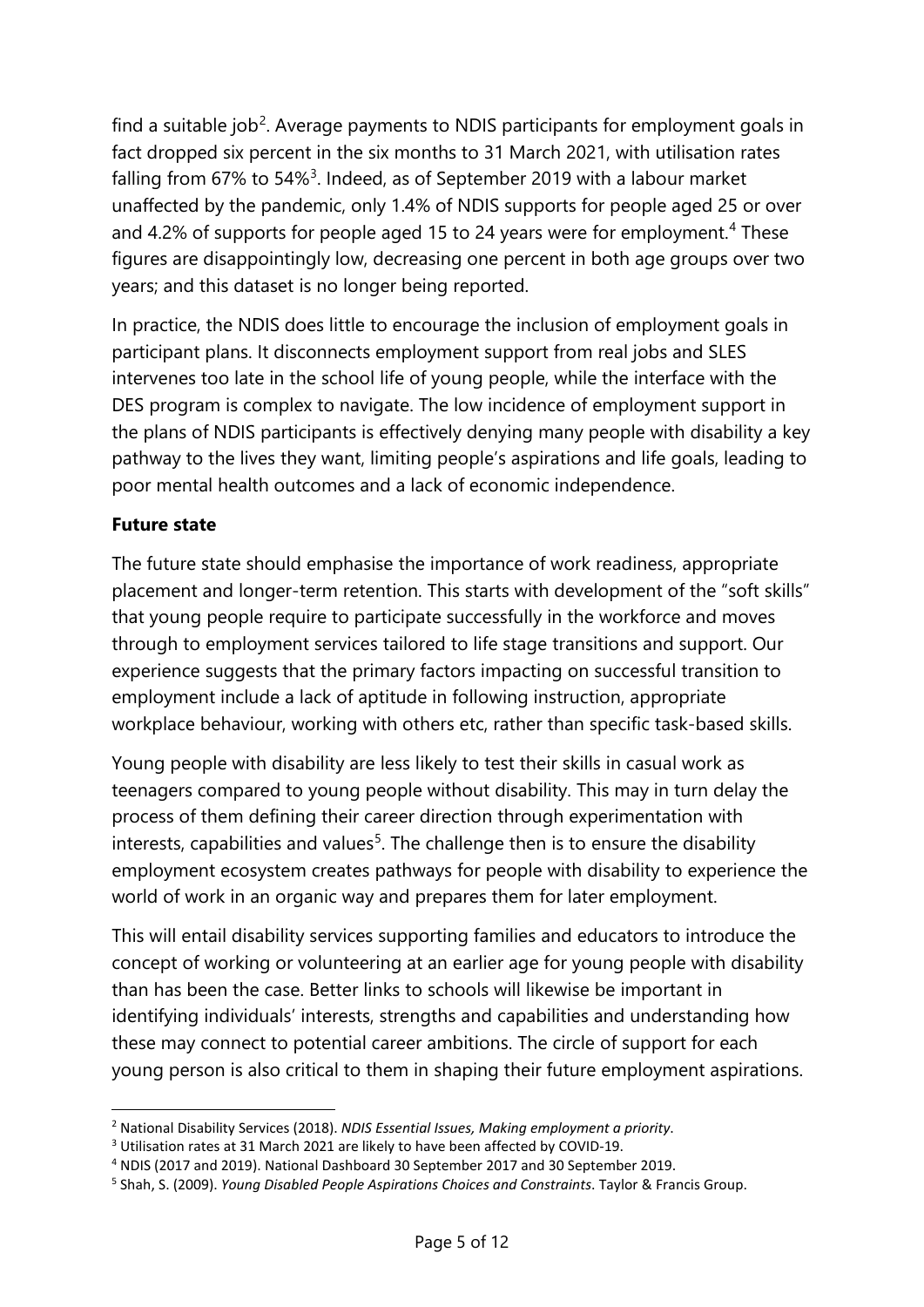McMahon et al. (2020) completed a study involving young, urban Australians aged 18 to 30 with intellectual disability and found that the participants wanted meaningful employment, either on a paid or voluntary basis, which reflected and enhanced their values, capacities and life experiences<sup>[6](#page-5-0)</sup>. Devine et al. (2021), who conducted research with adults engaged with disability employment services, similarly found that volunteering assisted the participants with building self-belief that finding paid employment was a possibility<sup>[7](#page-5-1)</sup>. The clear inference is that people with disability may face barriers to employment because they miss out on work experience at an earlier age.

Such gaps in the disability employment ecosystem could be addressed by facilitating earlier opportunities for people with disability to obtain workplace experience, follow workplace rules, practice workplace communication and work as part of a team. This could be formalised through training in a supportive workplace environment with a blend of practical on-the-job training and instructor-led training according to individual needs. Ideally, the learning program would be delivered in conjunction with major mainstream employers.

In summary, the pathway to employment needs to be approached in a more holistic way and encompass early contact through schools, prior to any engagement with SLES, and more clearly progress to DES or open employment opportunities.

Other important elements of work experience include:

- Undertaking a "discovery" process to establish employment preferences, strengths and requirements
- Having the opportunity to "fail" safely during early workplace experiences and to break the paradigm of "fail until you find the right level for you"
- Making work experience open to all, including people with complex disability.

These elements would be complemented by supports to employers delivered through the revised DES program and include:

• Having opportunities to meet with and employ people with disability

<span id="page-5-0"></span><sup>6</sup> McMahon, M., Moni, K., Cuskelly, M., Lloyd, J., & Jobling, A. (2020). Aspirations held by young adults with intellectual disabilities and their mothers. *Australian Journal of Career Development*, *29*(2), 107–116. https://doi.org/10.1177/1038416220916813

<span id="page-5-1"></span><sup>&</sup>lt;sup>7</sup> Devine, A., Dickinson, H., Brophy, L., Kavanagh, A., & Vaughan, C. (2021). 'I don't think they trust the choices I will make.' – Narrative analysis of choice and control for people with psychosocial disability within reform of the Australian Disability Employment Services program. *Public Management Review*, *23*(1), 10–30. https://doi.org/10.1080/14719037.2019.1648700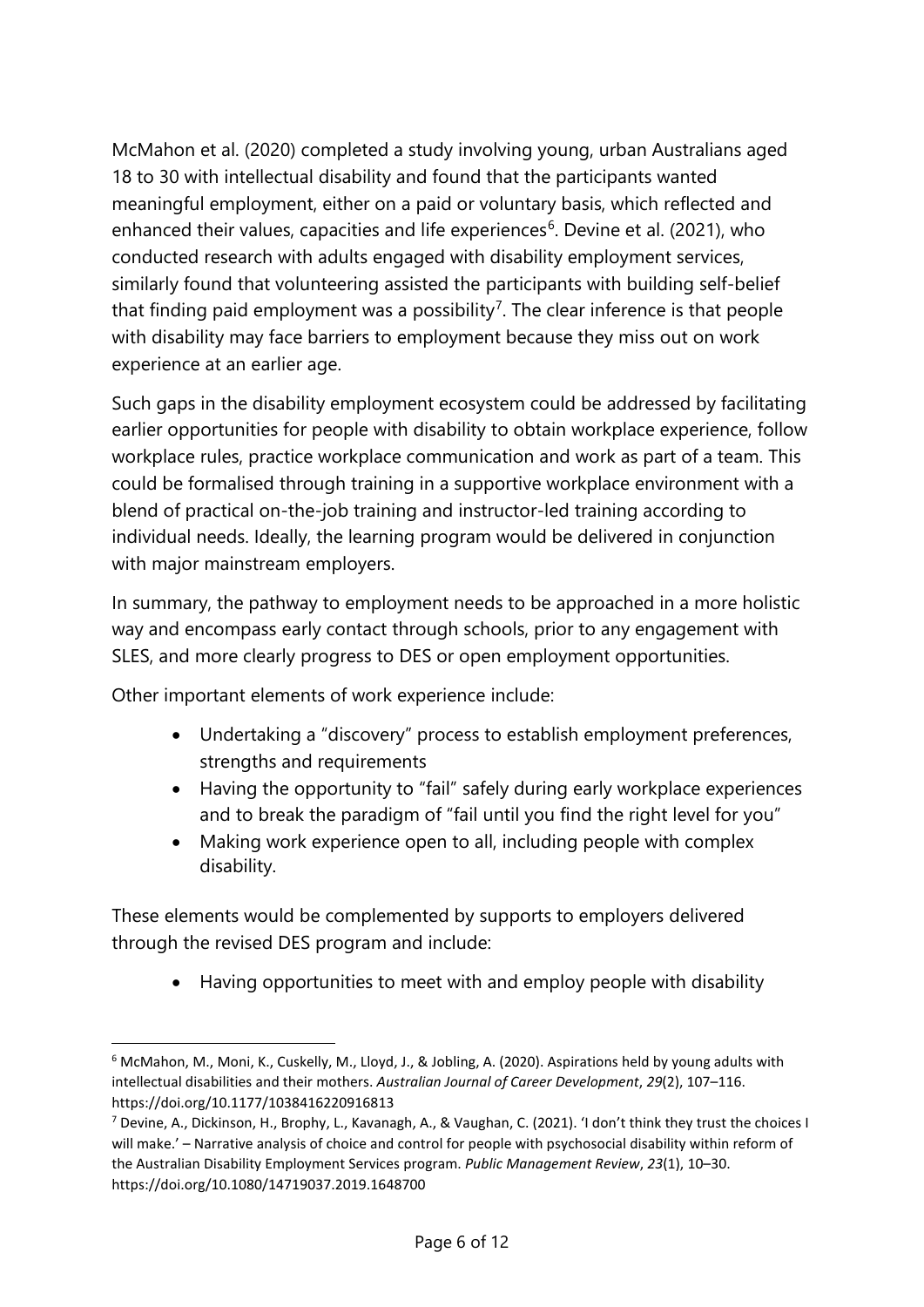- Demonstrating practical support techniques in an employment environment (Supported Employment may play a key role in this process)
- Establishing disability confidence e.g., training in specific disability support techniques and workplace modifications
- Linking with government-funded programs that provide statements of attainment and qualifications through a nationally recognised framework
- Employing supplementary support staff who can be embedded within a business in the early stages of employment and only stepping down support incrementally when it is no longer required.

Enabling Australians with complex disability to find and keep meaningful employment that is substantive, well-remunerated and values-aligned remains essential but will only be possible if the interactions between the various elements of the disability employment ecosystem are in harmony.

### **Recommendations**

Facilitate further opportunities for young people with disability to undertake casual work and volunteering as a way of familiarizing them with the world of work.

Formalize the delivery of programs that develop the skill sets of young people and lead to nationally recognized qualifications.

Fund potential employers of people with disability to create work experience opportunities for young people with disability.

## **DES reform**

Historically, the DES system has not been effective in achieving employment outcomes for people with higher intensity and frequency of support needs. More specifically, outcome rates for people with intellectual disability and autism are starkly lower than other cohorts receiving DES services. The most recent published outcomes data<sup>[8](#page-6-0)</sup> shows that 29.5% of DES jobseekers were in employment after 12 months. This figure also disguises the fact that only 5.8% of these people were employed full-time. While the number of jobseekers using DES has increased by over 100,000 since 2014, this coincides with the period during which 107,000 fewer people received the Disability Support Pension.

The weaknesses of DES are arguably attributable to the star rating performance measurement system that acts a disincentive for providers to support jobseekers with

<span id="page-6-0"></span><sup>8</sup> Department of Education, Skills and Employment (2019). Employment Services Outcomes Report: Disability Employment Services, January 2018 – December 2018.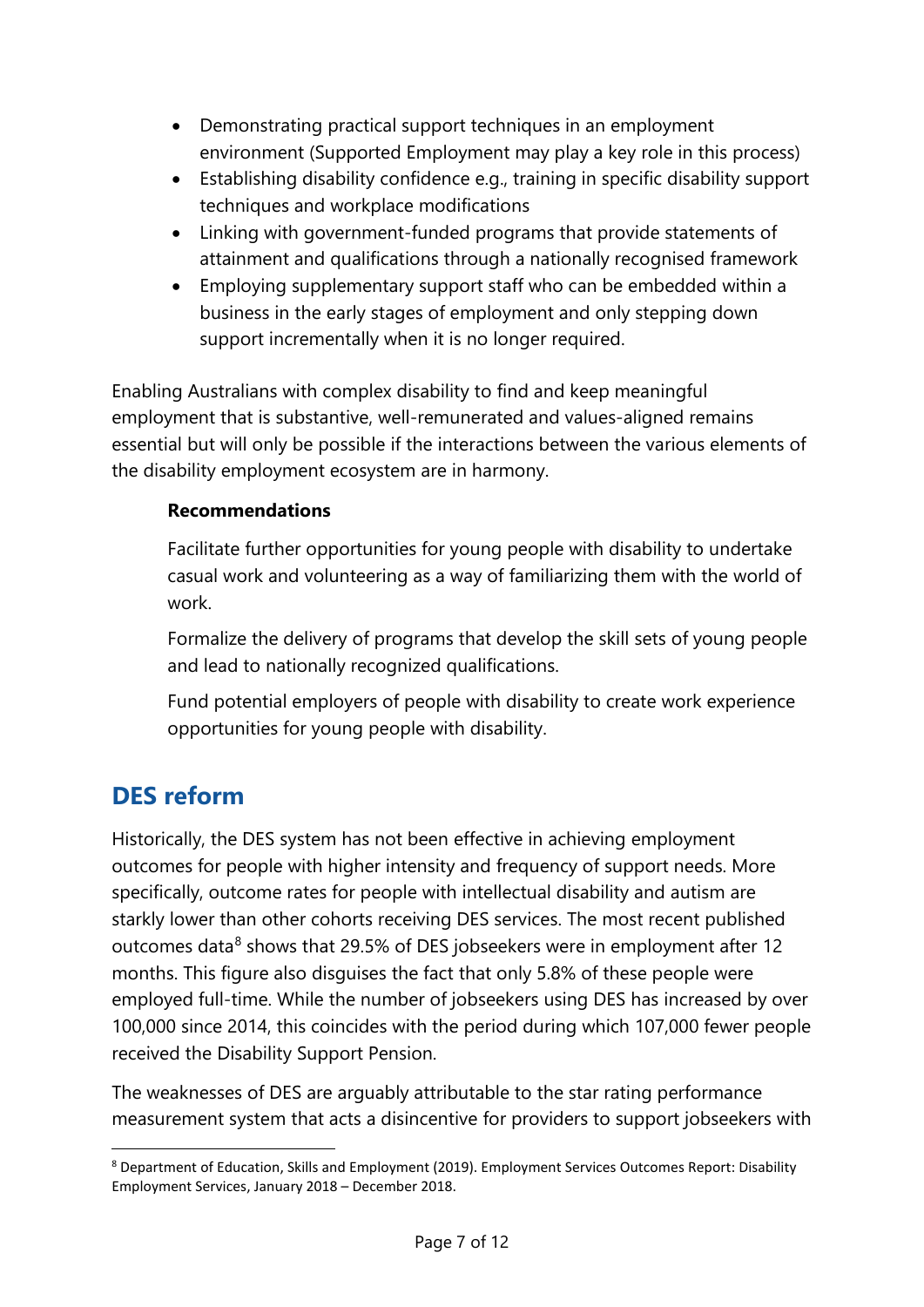the personalised, intensive supports that lead to long-term sustainable employment for people with more complex support requirements. While reconfiguring the current star rating system to incentivise better support for jobseekers may assist with addressing this issue, now is the opportune time to completely re-think disability employment given the evolving support landscape.

The current configuration of DES somewhat replicates other services such as Job Active, particularly the DMS stream. The combination of mutual obligations for jobseekers and a DES contract that drives short term outcomes has failed people with disability who want to work but require more effective support.

Given that the NDIS specifically provides supports for scheme participants, we believe a more effective approach is to align the different functions of DES and the NDIS to support each party in the employment equation. That is, target DES toward empowering employers to employ and support people with disability and leverage NDIS supports to provide the underpinning supports to participants pre- and postemployment to ensure successful and sustainable employment.

Under this proposed model, DES would provide training for employers (e.g., disability awareness, support techniques, job customisation etc); facilitate the on-boarding process (e.g., wage subsidies, SWS assessments, traineeship administration); and coordinate additional support post-placement. This would essentially position DES as a resource for employers and act as the interface between NDIS participants and their current or potential employers.

NDIS would provide:

- Employment exploration and discovery
- Foundation skills support including development of career aspirations
- Pre employment support such as capacity building of foundational skills, strength-based employment planning and work experience placement.

DES would provide pre-employment support to employers as a funded participant support during experience placement. This would initially be funded at a higher rate owing to the dual focus and step down over time as support transitioned to the employer.

| <b>Element</b> | <b>Description</b>                                                                                                                                                                                                                                                                                                    |
|----------------|-----------------------------------------------------------------------------------------------------------------------------------------------------------------------------------------------------------------------------------------------------------------------------------------------------------------------|
| Eligibility    | People with complex disability including those in need<br>$\bullet$<br>of higher frequency and intensity support<br>Jobseekers to have a clearly articulated employment<br>$\bullet$<br>goal that does not entail mutual obligation<br>requirements that are catered for under separate,<br>dedicated service streams |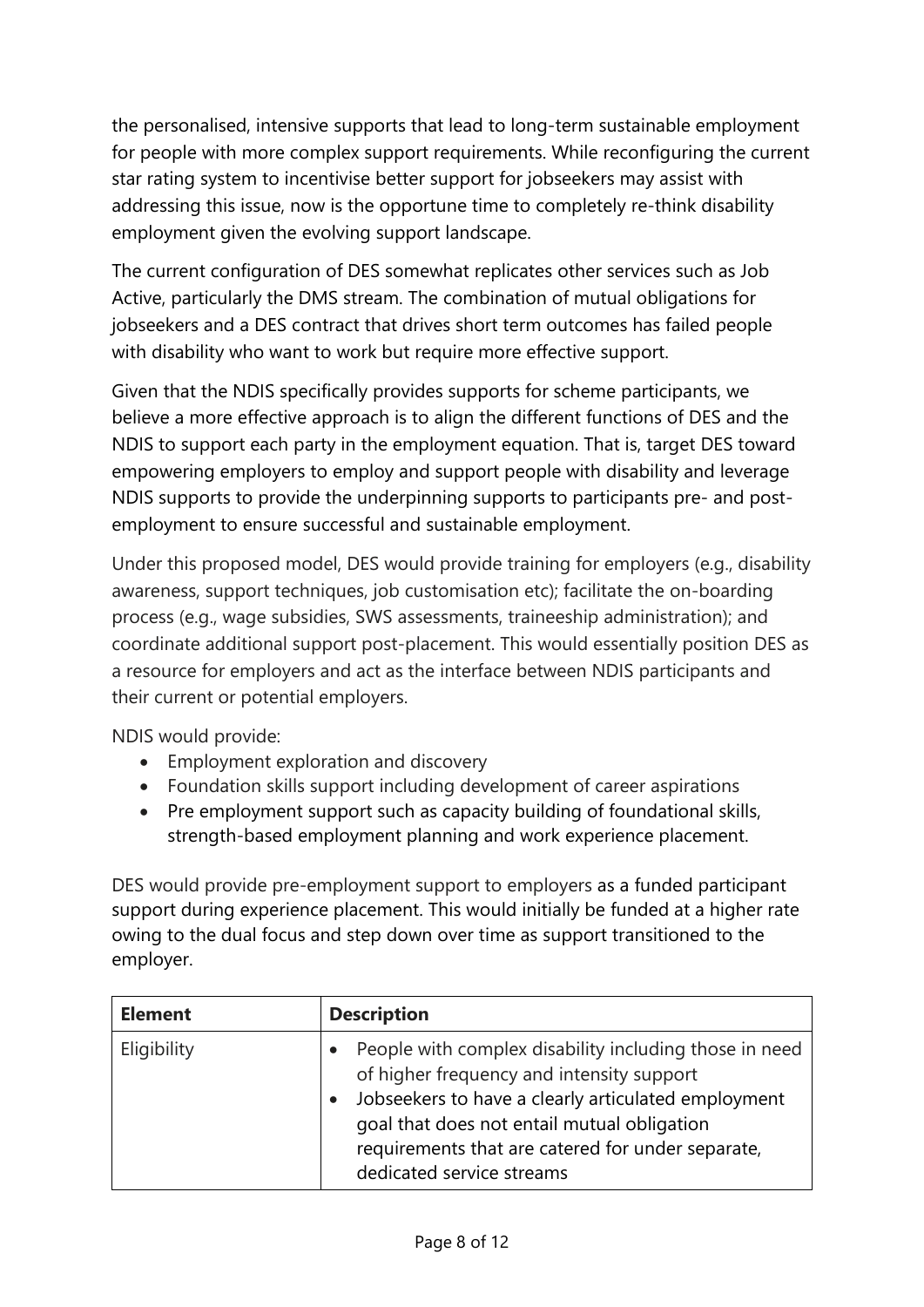| Qualitative measures | Confidence to participate in employment<br>$\bullet$<br>Satisfaction with supports<br>$\bullet$<br>Longitudinal outcomes of capacity building efforts                                                                                                                                                                                                                                                                                                                                                                                                      |
|----------------------|------------------------------------------------------------------------------------------------------------------------------------------------------------------------------------------------------------------------------------------------------------------------------------------------------------------------------------------------------------------------------------------------------------------------------------------------------------------------------------------------------------------------------------------------------------|
| Success measures     | Increased employment participation rates for people<br>with disability<br>Increased job satisfaction rates for people with<br>disability in the workforce<br>Increased length of tenure in paid employment<br>Increased skill development and capacity building for<br>both employees and employers<br>Increased awareness and confidence of employers<br>Improved reporting against proportion of school<br>students successfully transitioning to employment<br>Increased proportion of NDIS participants with<br>employment supports in their NDIS plan |

#### **Recommendation**

Modify the DES program to function as the primary interface with and support for employers i.e., vehicle for placement, workplace modifications, disability awareness training etc. while NDIS provides pre- and post-placement support to people with disability.

### **Innovation/Customised employment**

The existing government disability employment programs, in particular DES, need to interact in a more considered way with all aspects of the ecosystem outlined above. We contend that by adopting more innovative and adaptive approaches to disability employment there will be significant improvements in outcomes and overall satisfaction among people with disability and their employers.

Disability employment services and supports need to facilitate an employment journey and build the confidence of people with disability to participate in employment. The journey should enhance the existing strengths of jobseekers and be cognizant of the conditioning that many people with disability receive about employment not being an option for them.

The current imperative of DES contracts often results in unsuitable job placements for providers so that they can meet prescribed performance indicators – and this leads to disillusionment for jobseekers and employers alike.

We believe that one solution would be to integrate the principles of Customised Employment more broadly as part of DES reform.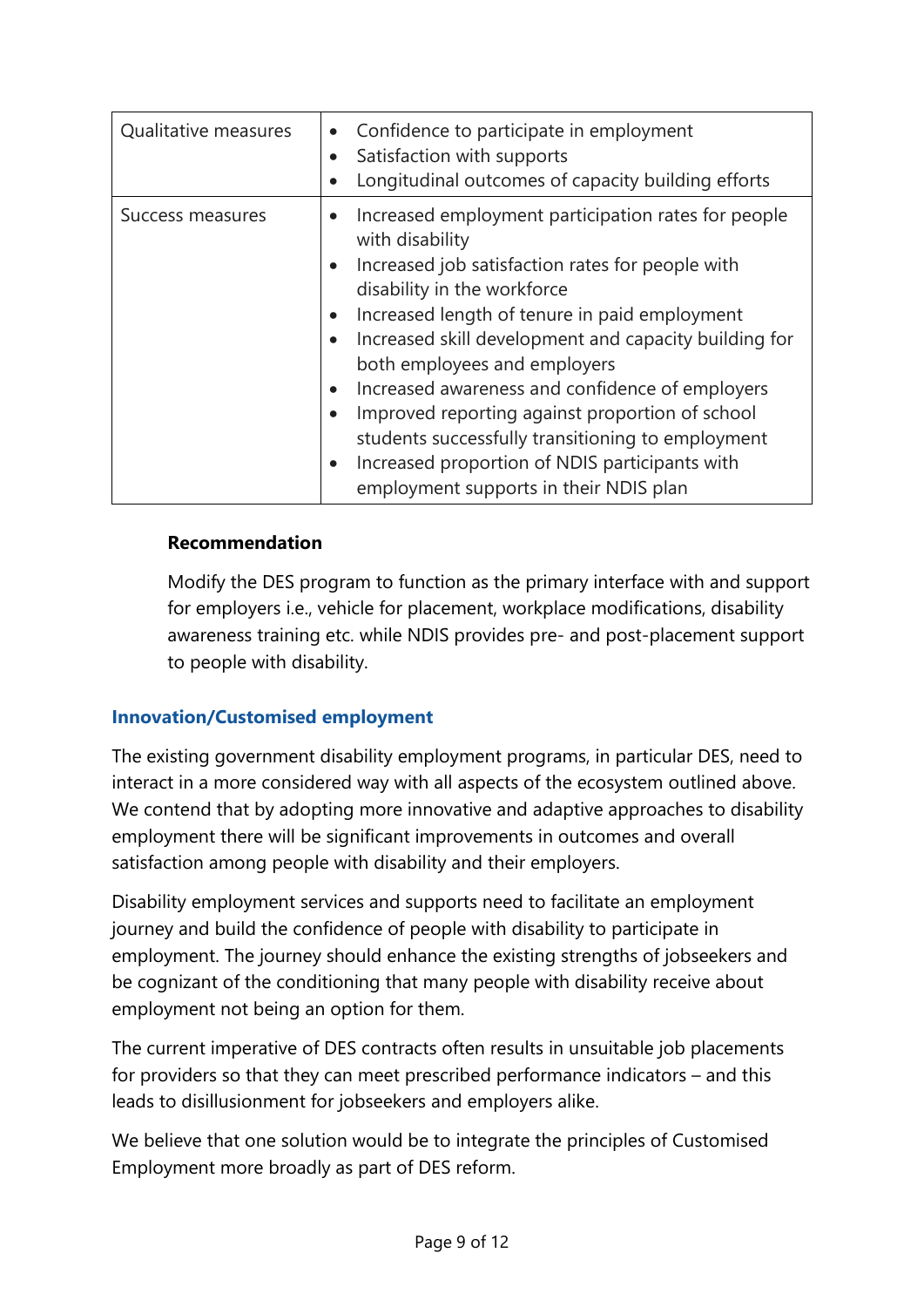Customised Employment focuses on building self-determination, enhancing motivation and unlocking the potential of job seekers with disability. For each person, the process considers their environment, interests, skills and abilities, then matches them with employers in their local area.

Customised Employment has four distinct phases:

- the **discovery** phase identifies the person's interest and abilities and develops self-determination
- the **job development** phase conducts an employment, business and cultural scan to find the best fit
- the **job matching** phase focuses on developing relationships and personcentred employment opportunities in partnership with the employer and employee
- the **transitional support and coaching** phase provides employment transition support post-placement.

Customised Employment is endorsed by the United States Department of Labor and Industry as its preferred means of supporting people with disability to gain and sustain employment. It has been broadly adopted across the United States and evidence demonstrates it is the most successful approach to assisting people with significant disability to participate in the labour force. The extensive evidence base speaks to the effectiveness of Customised Employment in practice.

Several studies reviewed by Inge et al. $9$  report job placements for 60% to 75% of participants across projects involving between 200 and 500 participants. Wehman et  $al.10$  $al.10$  in a study on employment for 64 adults with autism spectrum disorder, many with intellectual disability, found that 72% of positions were customised. These figures stand in stark contrast to the recent outcomes from DES cited above.

Customised Employment has the potential, following a rigorous validation process, to be adapted and implemented at scale in Australia leading to a more direct pathway to mainstream employment for people with disability. We maintain that the delivery of Customised Employment through the NDIS will ultimately improve overall employment outcomes for people with disability. In the meantime, the idea of facilitating direct connections with employers for jobseekers through Customised Employment could be explored as a way of enhancing DES. National Disability

<span id="page-9-0"></span><sup>9</sup> Inge, K.J., Graham, C.W., Brooks-Lane, N., Wehman, P. and Griffin, C. (2018). Defining customized employment as an evidence-based practice: The results of a focus group study, Journal of Vocational Rehabilitation 48, pp.155-166.

<span id="page-9-1"></span><sup>&</sup>lt;sup>10</sup> Wehman, P., Brooke, V., Brooke, A.M., Ham, W., Schall, C., McDonough, J. and Avellone, L. (2016). Employment for adults with autism spectrum disorder: A retrospective review of a customized employment approach. Research in Developmental Disabilities, 53, pp.61-72.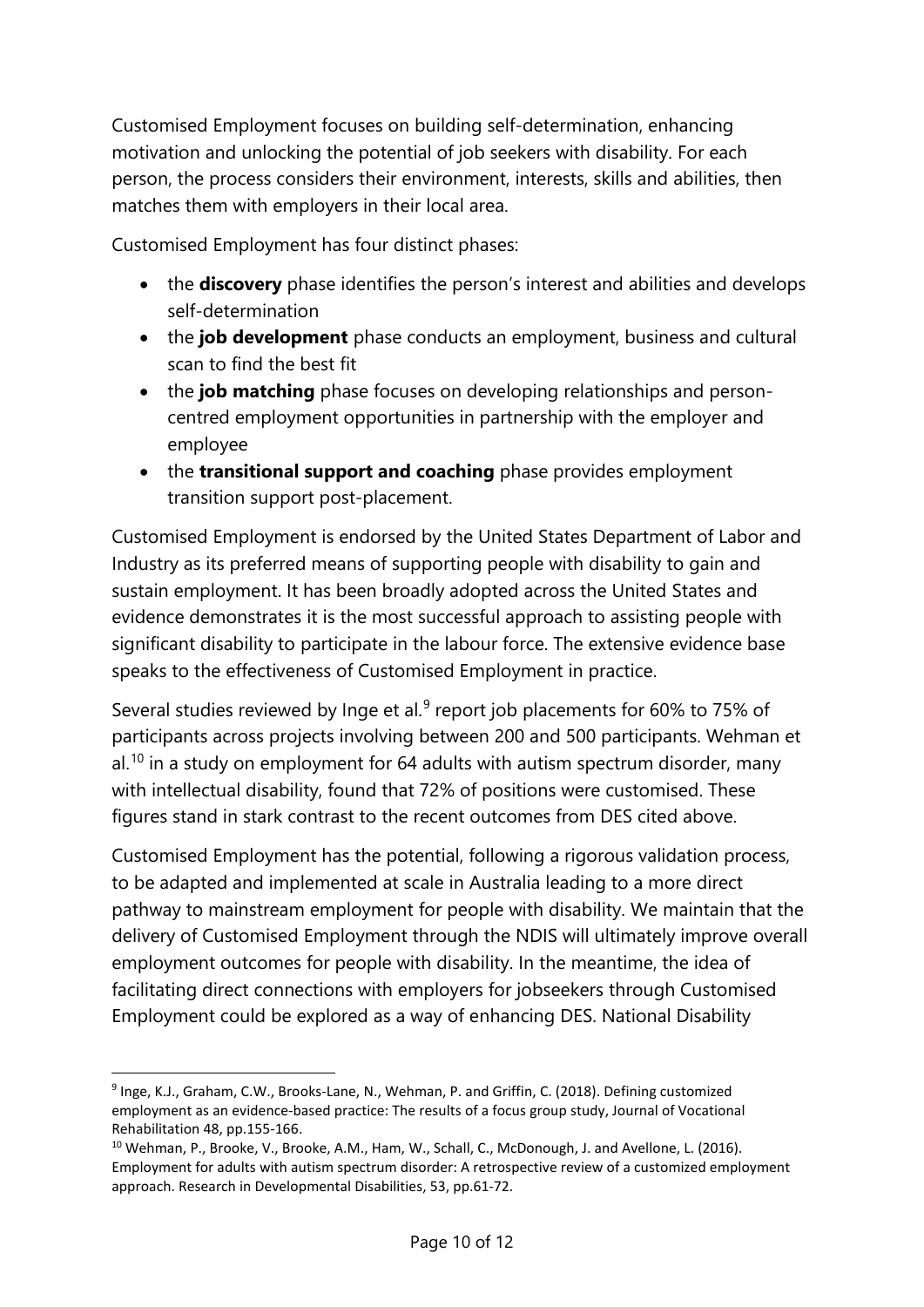Services has likewise suggested that incorporating the person-centred approach of Customised Employment would benefit the SLES program.<sup>[11](#page-10-0)</sup>

#### **Recommendations**

Incorporate the person-centred approaches from Customised Employment into SLES (as recommended by National Disability Services) and DES programs.

Aim toward the inclusion of Customised Employment as a legitimate and empirically tested item in the NDIS Price Guide by 1 July 2024.

## **Conclusion**

The current review of the Disability Employment Support Model is timely and needed. Timely in that it provides a perfect opportunity to redesign DES to align with the current employment support ecosystem whilst providing a platform to achieve economic security for people with disability as articulated in Australia's Disability Strategy 2021-2031. Needed in that the current design of DES has not achieved an acceptable level of employment outcomes for people with disability.

We urge the Australian Government to seize this opportunity to redesign DES in such a way that it complements existing employment supports under the NDIS; provides clearer delineation from the New Employment Services Model; and encourages future providers of DES services to implement support models that facilitate employment supports customised to the individual needs of people with disability.

<span id="page-10-0"></span><sup>11</sup> National Disability Services. *op cit*.